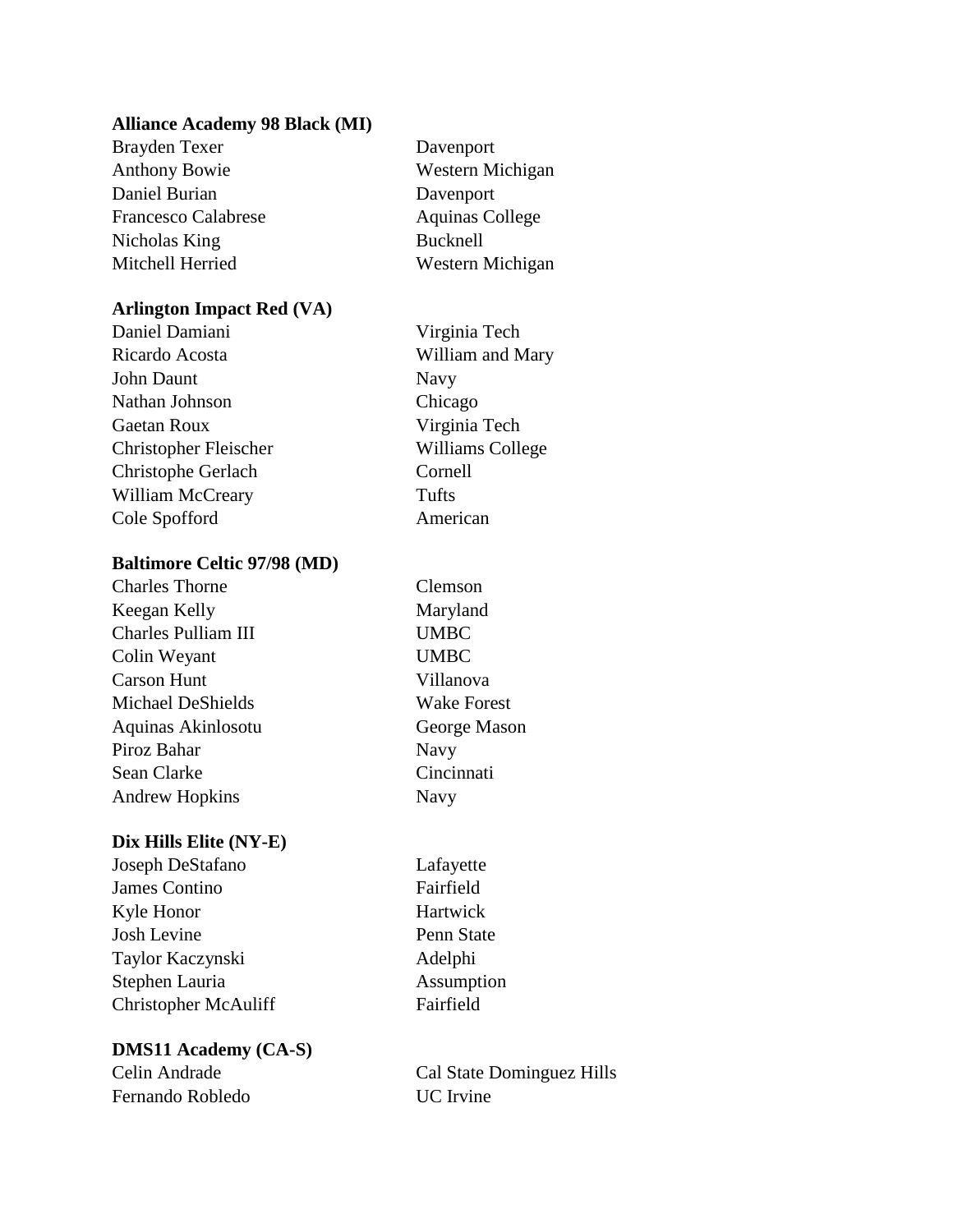#### **FC Alliance 98 Black (TN)**

Taylor Rudolph Memphis Alex Schupp Xavier Jonothan Creel Davidson Dami Omitaomu Pennsylvania Lucas Altman Wofford Connor Jacobs Johns Hopkins Chase Huddleston Itawamba Community College Lucas Neto St. Francis Luke Orren Southwestern Scott Lich Chicago

#### **FC Dallas 98 Premier (TX-N)**

| <b>Austin Day</b>      | <b>Grand Canyon University</b>     |
|------------------------|------------------------------------|
| William Ringhofer      | <b>NJIT</b>                        |
| <b>Landon Plunkett</b> | Harvard                            |
| Jakob Cuellar          | <b>Ouachita Baptist University</b> |
| Noa Cuellar            | <b>Ouachita Baptist University</b> |
| Gerber Chavez          | <b>Oral Roberts</b>                |
| <b>Robert Sayler</b>   | Midwestern State University        |
| Adan Garcia            | Valparaiso                         |
|                        |                                    |

#### **FC Golden State Platinum (CA-S)**

| Joseph Celo    | California - San Diego    |
|----------------|---------------------------|
| Brian Robinson | Cal State Dominguez Hills |
| Anthony Lopez  | <b>UC</b> Riverside       |

## **Fullerton Rangers White (CA-S)**

Aron Rudich Dartmouth

#### **Lehigh Valley United 97 (PA-E)**

Travis Keil Penn State John McCambridge Carnegie Mellon

## **Ohio Premier Green (OH-S)**

Hunter Gordon Pittsburgh Antonio Romanelli Ohio Wesleyan Jack Holland Ohio State Brennon Davis Ohio State

Ahmad Awadalla California University of Pennsylvania

Brian Woo Case Western Reserve